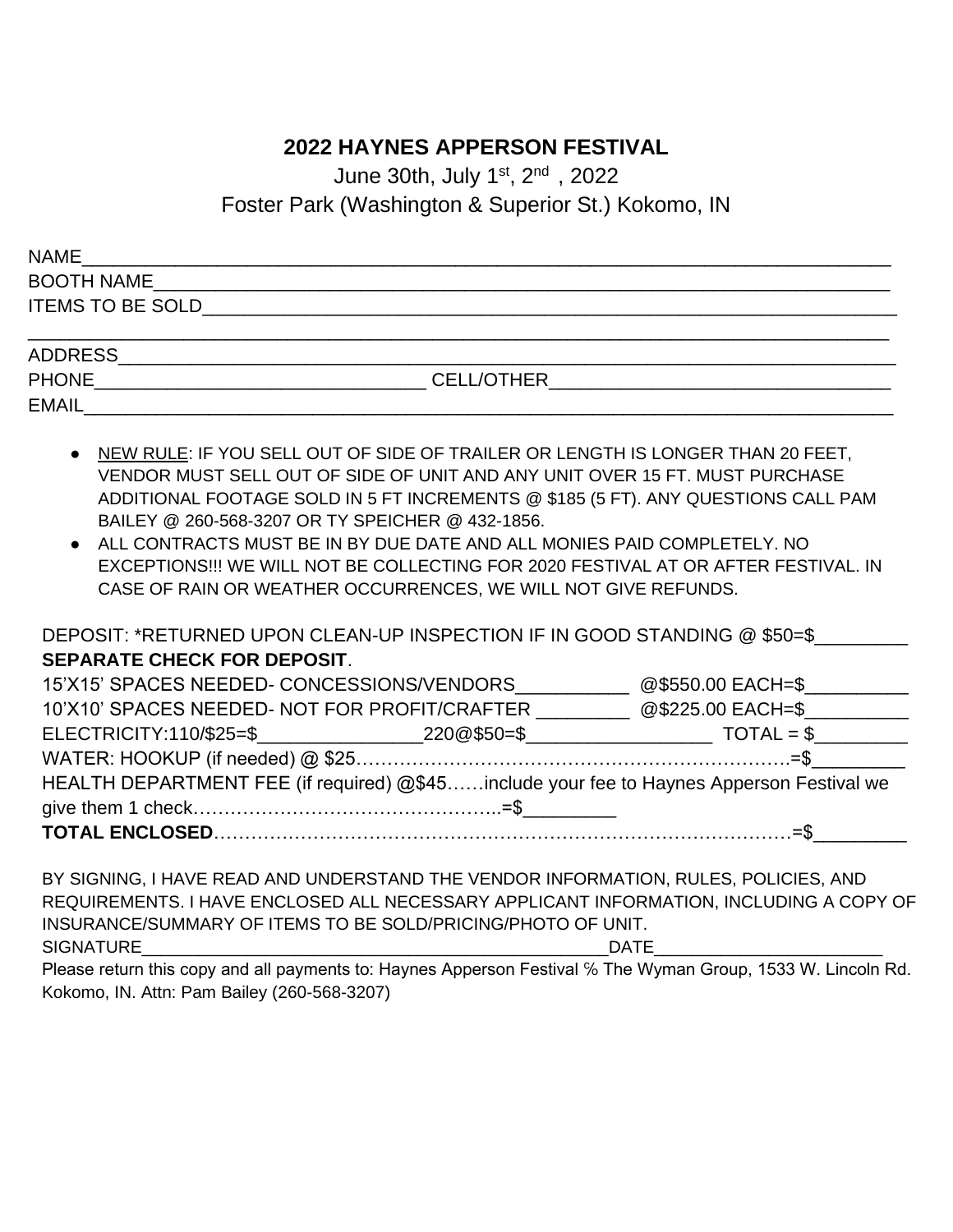### **VENDOR RULES AND INFORMATION**

### **Return:**

Application form along with the payment checks, payable to Haynes Apperson Festival. **Deposit** Health Department Application Fee **Electricity Water** Photograph of your display Copy of your Insurance Item Listing

### **Return To: Haynes Apperson Festival ℅ The Wyman Group Attn: Pam Bailey 1533 W. Lincoln Road, Kokomo IN 46902**

If applications are not received with full payments by May 15th, 2022 spaces will open to other vendors on a first come basis. Applications are subject to approval by The Haynes Apperson Board. If you are not accepted, you will be notified and your payments will be returned in full, prior to the festival. Vendors MUST HAVE insurance/ or appropriate Health Department Certifications on their booth or application will be denied. Board Of Health will be inspecting Food/Drink Vendors after 2 pm on Thursday.

The Haynes Apperson Festival Committee **REQUIRES** a deposit of **\$50**. This has to be a **SEPARATE**  check and **WILL NOT BE CASHED** into an account **UNLESS** the following rules are not followed:

- All booths are required to stay until close of Festival on Saturday. Leaving earlier can result in the loss of your deposit check.
- Upon leaving, all trash in your specific and surrounding area should be picked up. When you are ready to leave, The Haynes Apperson Vendor Chairperson will check your area and return your deposit to you. Deposit check will **NOT** be refunded if you leave before an inspection.

We ask that all vendor areas be kept neat, clean, and attractive to the public. All overstock should be kept clear of all walking paths, preferably out of view to protect your merchandise. Please bring wood blocks or cardboard to put under anything that could damage the ground, sidewalks, or pavement.

Vendors are not allowed to operate motorized vehicles within the event grounds during open event hours. Vehicles may not be parked or stored at booth location at any time during the event. IF you need parking for your booth merchandise please note this on application, and we will show you designated parking areas upon your check-in on Thursday 7:00 AM - 12:00 noon.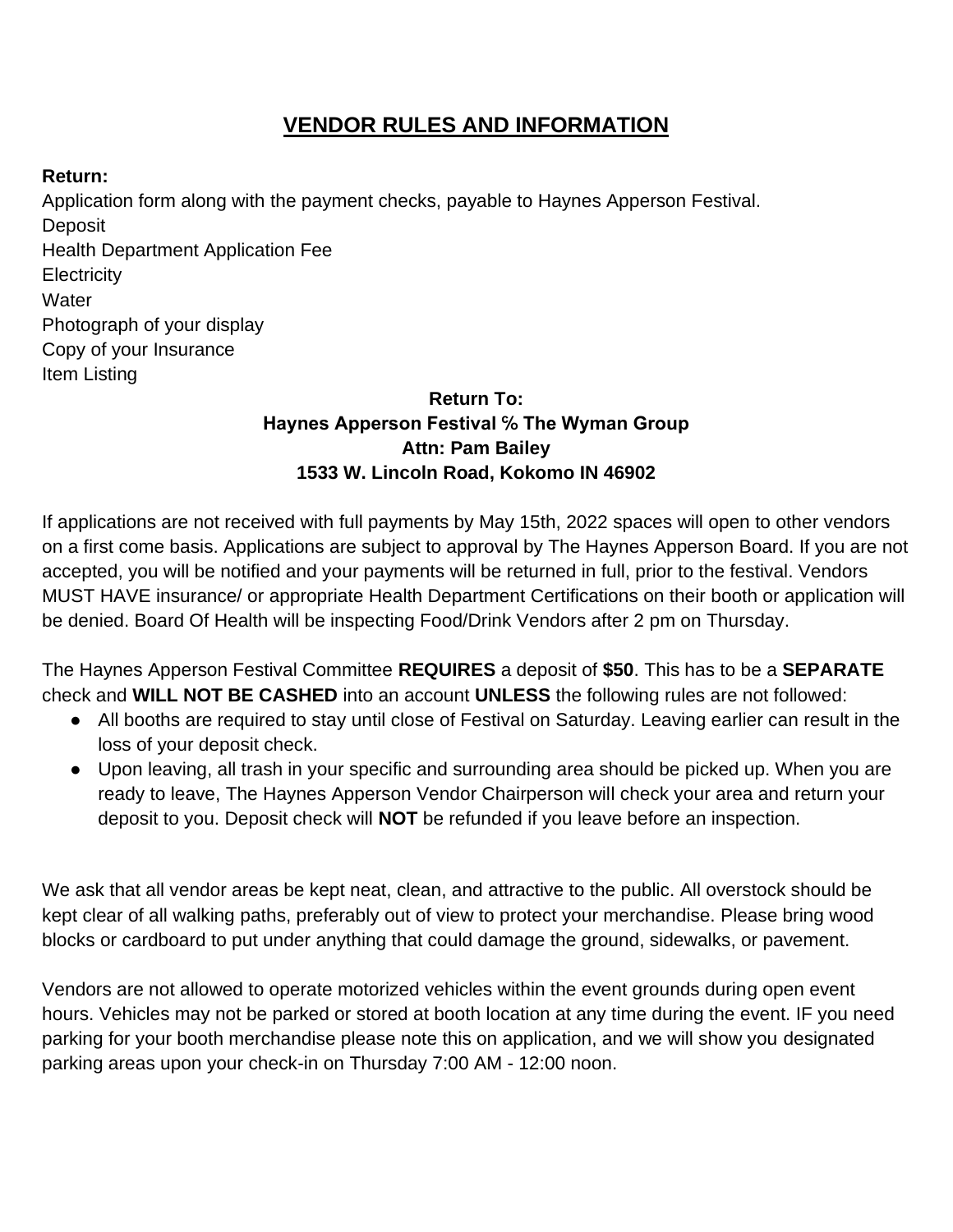All electric devices and hook-ups need to be done by our electricians on hand, as you set up or shortly after. Please do not attempt to turn on electricity on your own. This is for your safety as well as others and to prevent damages to any equipment belonging to

The City Of Kokomo, or your own equipment. If your equipment draws more current than you specified on the application, you will be required to reduce your usage.

The Haynes Apperson Festival Committee reserves the right to limit the use of loud speakers or any display items creating disturbing or loud noises.

The Haynes Apperson Festival Committee reserves the right to restrict the sale of any item that is not deemed to be in keeping with the family oriented character of our event. The committee will remove any vendor who can **NOT** comply with this rule, without refund of booth payment or deposit.

The Wyman Group, The Haynes Apperson Festival, the event committee members, event sponsors, and The City of Kokomo are **NOT** responsible for losses or injuries to vendors, vendor's employees, booths, stands, tents, or any contents. **NO** refunds will be given for rain, or other weather occurrences that may result in festival closing early.

There will be no solicitation of any kind allowed outside the boundary of the vendors rented space. All vendors are required to have their own liability insurance. We **REQUIRE** a copy of it in order for you to participate at the festival.

The Haynes Apperson Festival Committee reserves the right to close any vendor booth for just cause, including but **NOT** limited to: failure to abide by event vendor rules, at any time during the event without refunding the vendor's space rental fee and deposit will NOT be returned. No vendors, sponsors (profit or non-profit) are permitted to give away any edible or drinkable product to the public. If selling an item you must provide a menu (which must be approved by the committee), with a price list which must be fair market value.

We require all booths to be set up by noon Thursday and be opened during festival operating hours all three days. Exempting our sponsors. Operating hours are Thursday 4PM-11PM, Friday 4PM-12AM, Saturday 12 noon - 12AM closing time.

Please submit a photo or drawing of your unit or tent, width, height, and length. No one will be placed after Thursday at noon, and no vendor will be placed obscuring other vendor's booths. Remember- **NEW RULE:** If selling out of side, trailer must be turned to walkway or if trailer is 20 feet long, needs to be turned sideways and additional footage purchased in 5 ft. increments @ \$185 each…**ANY QUESTIONS OR CONCERNS CONTACT: PAM BAILEY (260-568-3207) OR TY SPEICHER @ 432-1856.**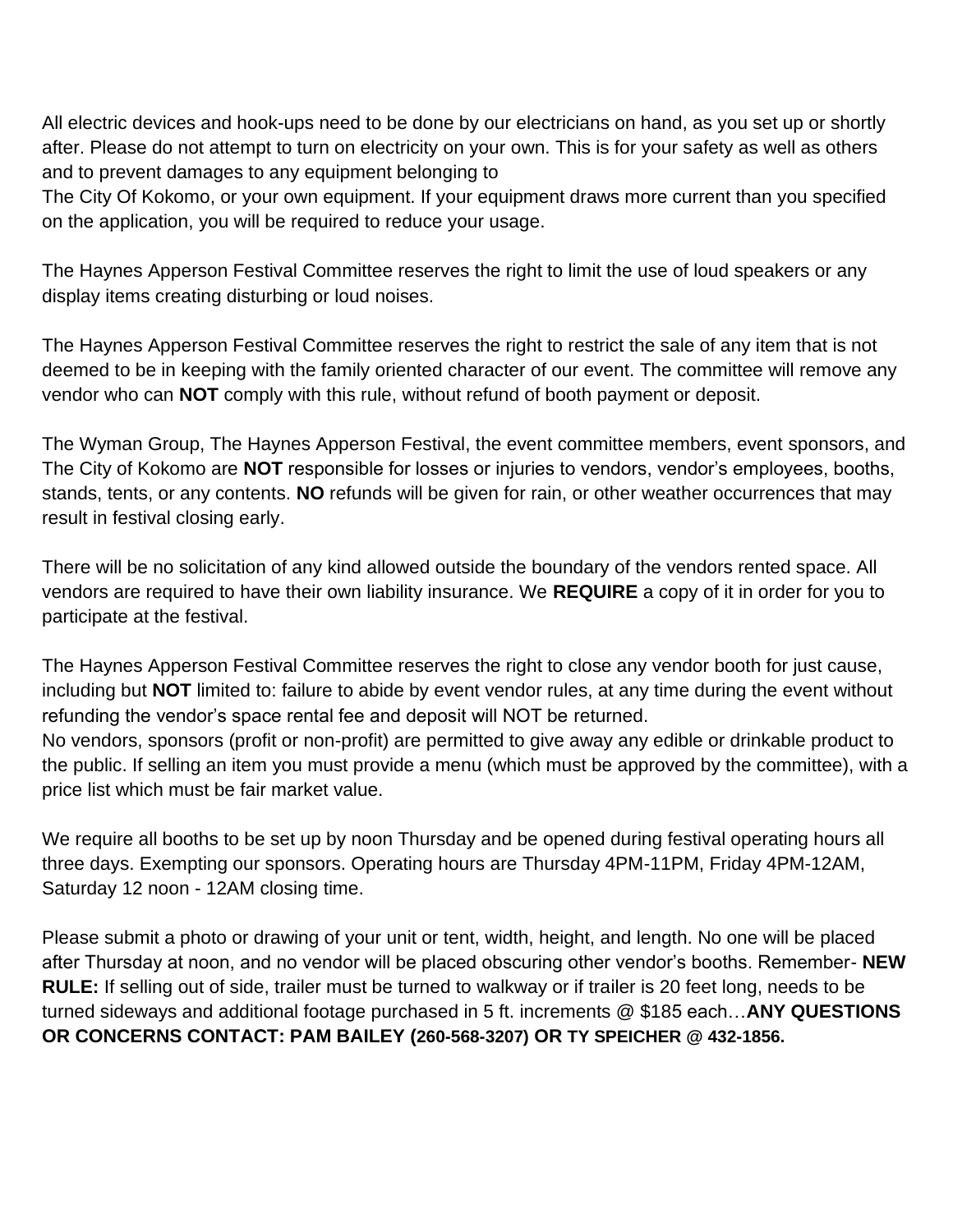## **PRODUCT LIST**

| <b>PRODUCT</b>                                                                                                                                                                                                                                                                                                                                                                                                                                              | <b>PRICE</b> |
|-------------------------------------------------------------------------------------------------------------------------------------------------------------------------------------------------------------------------------------------------------------------------------------------------------------------------------------------------------------------------------------------------------------------------------------------------------------|--------------|
| $\begin{array}{c} \n\text{1.} \quad \text{1.} \quad \text{1.} \quad \text{2.} \quad \text{2.} \quad \text{3.} \quad \text{4.} \quad \text{5.} \quad \text{5.} \quad \text{6.} \quad \text{6.} \quad \text{7.} \quad \text{8.} \quad \text{9.} \quad \text{9.} \quad \text{1.} \quad \text{1.} \quad \text{1.} \quad \text{1.} \quad \text{1.} \quad \text{1.} \quad \text{1.} \quad \text{1.} \quad \text{1.} \quad \text{1.} \quad \text{1.} \quad \text{$ |              |
| 2.                                                                                                                                                                                                                                                                                                                                                                                                                                                          |              |
| $\begin{array}{c} \hline \text{3.} \end{array}$                                                                                                                                                                                                                                                                                                                                                                                                             |              |
| $\begin{picture}(150,10) \put(0,0){\vector(1,0){100}} \put(15,0){\vector(1,0){100}} \put(15,0){\vector(1,0){100}} \put(15,0){\vector(1,0){100}} \put(15,0){\vector(1,0){100}} \put(15,0){\vector(1,0){100}} \put(15,0){\vector(1,0){100}} \put(15,0){\vector(1,0){100}} \put(15,0){\vector(1,0){100}} \put(15,0){\vector(1,0){100}} \put(15,0){\vector(1,0){100}}$                                                                                          |              |
| $\begin{array}{c c c c c c} \hline \textbf{5.} & \textbf{0.} & \textbf{0.} & \textbf{0.} & \textbf{0.} & \textbf{0.} & \textbf{0.} & \textbf{0.} & \textbf{0.} & \textbf{0.} & \textbf{0.} & \textbf{0.} & \textbf{0.} & \textbf{0.} & \textbf{0.} & \textbf{0.} & \textbf{0.} & \textbf{0.} & \textbf{0.} & \textbf{0.} & \textbf{0.} & \textbf{0.} & \textbf{0.} & \textbf{0.} & \textbf{0.} &$                                                           |              |
| $6. \underline{\hspace{2cm}}$                                                                                                                                                                                                                                                                                                                                                                                                                               |              |
| $\begin{array}{c} \mathbf{7.} \begin{array}{c} \begin{array}{c} \begin{array}{c} \end{array}\\ \end{array} \end{array} \end{array}$                                                                                                                                                                                                                                                                                                                         |              |
|                                                                                                                                                                                                                                                                                                                                                                                                                                                             |              |
|                                                                                                                                                                                                                                                                                                                                                                                                                                                             |              |
| 10.                                                                                                                                                                                                                                                                                                                                                                                                                                                         |              |
|                                                                                                                                                                                                                                                                                                                                                                                                                                                             |              |
|                                                                                                                                                                                                                                                                                                                                                                                                                                                             |              |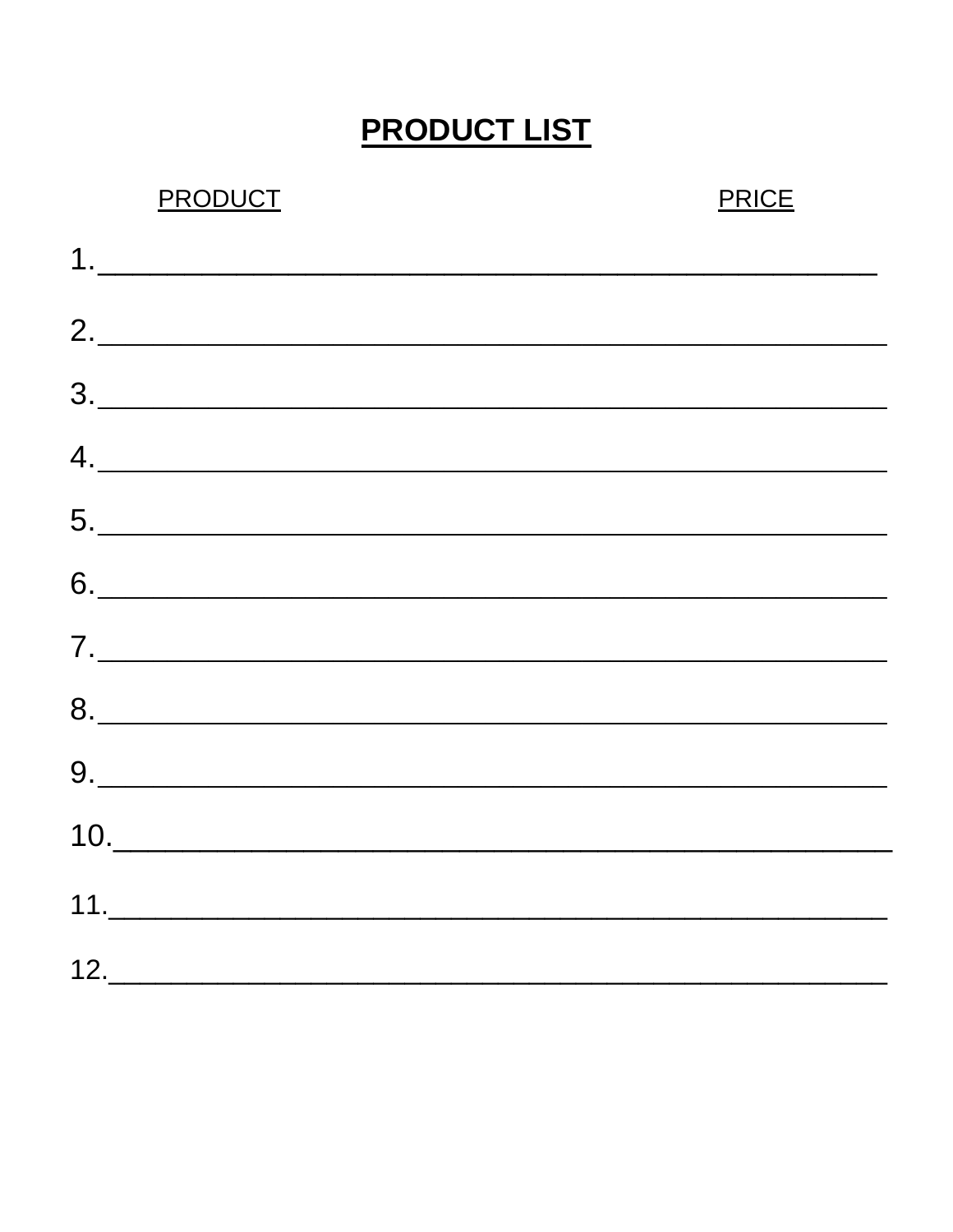# **Haynes Apperson Festival Clean Up Policy**

Vendors are expected to clean their vendor booth space as well as the 10 to 15 ft. area surrounding your space.

This includes all paper, trash, etc. on ground and proper disposal of grease.

If your space is clean, you will receive your \$50 deposit back at time of check out.

If your space is not clean, you will NOT receive a refund.

### **NO EXCEPTIONS!**

Please place your trash in a receptacle closest to you.

### **Thank you for your cooperation!**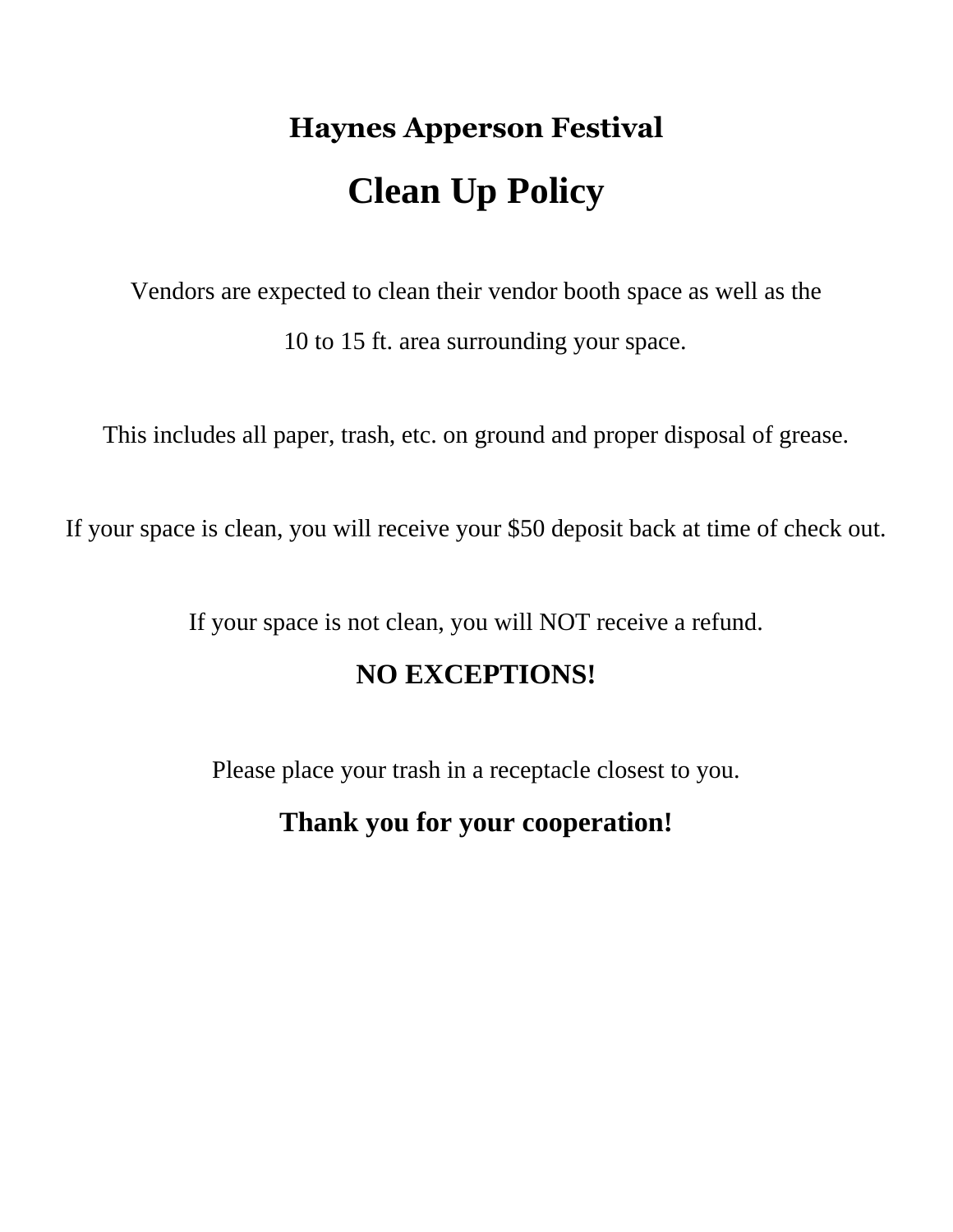Dear Vendors:

This year's *Haynes Apperson Festival* will be a 3 day event beginning, **Thursday June 30th, 2022 from 5:00PM to 11:00PM Friday July 1st, 2022 from 4:00PM to 12:00AM Saturday July 2nd, 2022 from 12:00PM to 12:00AM**

The festival will take place at Foster Park - 721 W. Superior. This year, at the Festival, we will have large Musical Entertainment, Pioneer Auto Club Car Show, Carnival Rides, Kids Games, Large variety of Vendors, Sports Festival, Parade on Saturday at 2:00PM and Fireworks Saturday at dark.

Please complete and return the enclosed application with all complete fees. Your complete application and fees must be received by **May 15th, 2022**. **Any vendor cancellations, for money to be returned to you, needs to also be given by May 15th.** If your complete application is not received by the due date your space may be limited as we work on a first come, first serve basis, with no exceptions. Please make sure when filling out your application you are specific on the space dimensions, trailer sizes including awnings and number of booths you will need. You will only be provided as much space as you specify, as space is measured and limited. Please understand that request for more space, after application has been approved, cannot be considered. You will be notified if your application is not accepted, and all monies will be returned to you.

### **\*ALL VENDORS MUST TURN OFF THEIR OUTSIDE LIGHTS DURING THE FIREWORK SHOW. (APPROXIMATELY 30 MINS) \$550.00 per 15x10 booth or \$225.00 per 10x10 booth (Not for Profit)**

#### Please include a **\$50 \*returnable deposit check\***

### *(Please make this a separate check for a quick return and your assigned area MUST be cleaned and approved by staff for deposit to be returned. Please see CLEAN UP POLICY )*

**An electricity fee check** is also due with application. **\$25/110 volts** - **\$50/220 volts.** Electrical volts and amp requirements must be filled out so that the information can be given to the electrician prior to set up. If you do not provide this information on the application, your electricity hook-up may be delayed.

There is a **\$25 hook-up for unlimited water usage** if needed.

A required **Health Department Fee is required for all food/beverage vendors is \$45.**

#### **Booth Fee refunds will not be given due to poor weather.**

Please make sure you **include a copy of your insurance and a list of all items to be sold** at the festival. The *Haynes Apperson Festival* Committee reserves the right to restrict the sale of any item. Alcohol may **NOT** be sold.

You will find a waiver enclosed that must be signed and returned before set-up will be allowed. Set-up for vendors will be Thursday June 30th between 7:00am -12:00noon. Please enter on Superior St. at the Senior Citizen Building. Follow road to the left to the play area at the park. Your booth location will be given to you at that time.

We would like to thank you in advance for helping us make the 2022 *Haynes Apperson Festival* a success. We welcome your participation and look forward to putting on a quality event! If you have any questions, please feel free to contact us. Thank you!

Vendor Chairperson - Pam Bailey @ (260)568-3207